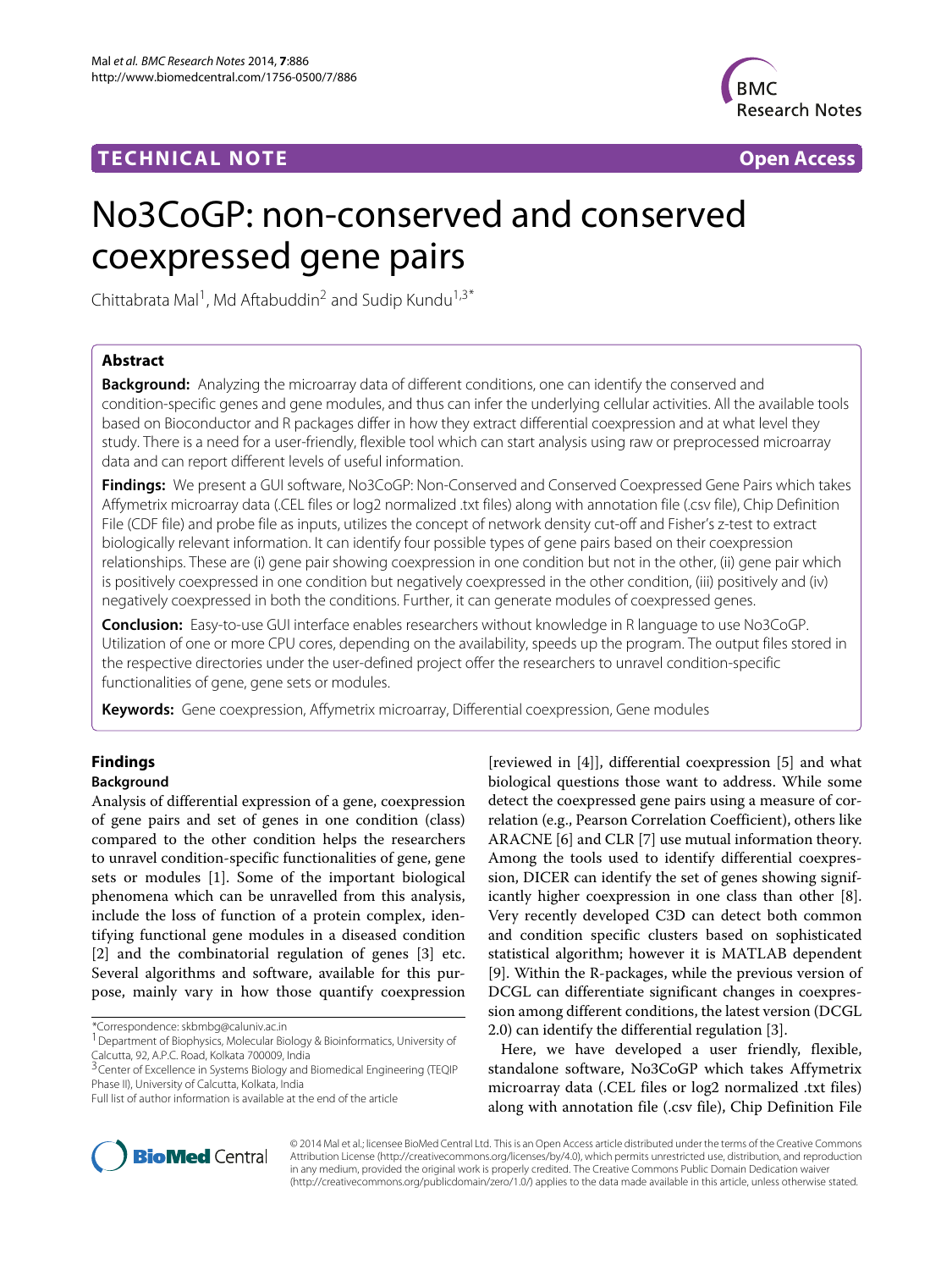(CDF file) and probe file as inputs and can identify four possible types of gene pairs based on their coexpression relationships. To extract the biologically significant gene pairs, we have implemented different levels of filterings including the concept of network density cut-off suggested by Aoki et al. [\[10\]](#page-4-9). Among the four possible types of gene pairs two are non-conserved gene pairs - (i) showing coexpression in one class but not in other (differentially coexpressed non-conserved gene pair, DCNCGP), (ii) positively coexpressed in one class but negatively coexpressed in the other class (contra-coexpressed nonconserved gene pair, CCNCGP); other two are conserved gene pairs - (iii) positively coexpressed in both the classes (positively coexpressed conserved gene pair, PCCGP) and (iv) negatively coexpressed in both the classes (negatively coexpressed conserved gene pair, NCCGP). Finally, modules of different types of coexpressed genes can be generated.

# **Implementation**

The Java-based program has been written to utilize one or more CPU cores available during extensive calculations and tested in LINUX and Windows environments. However, run-time will depend on the size of input data. The GUI consists of top menu bar, project steps, job status, parameters used box and message box (Figure [1\)](#page-1-0). In the console the user can view various parameters, status and results. Since the computational algorithm of No3CoGP is layered into multiple steps, the user can halt the process after the completion of any intermediate step and can resume the job later. The work-flow of the software is given in Figure [2.](#page-2-0)

# **Results and discussion**

The functionality and applicability of No3CoGP have been expedited in a case study. We have tested and analyzed microarray data (samples from series GSE19326) of three tomato tissues (e.g., leaf, peel and flesh) to find out conserved and non-conserved gene pairs. Using 'UniGene' as annotation id, 'GCRMA' as normalization method and Pearson Correlation as correlation measure we have found several gene pairs and modules at different significant levels (see Additional file [1.](#page-4-10) Coexpressed gene pairs and modules). Further analysis is required to identify the significant relationships among the genes present in the modules and to understand the underlying principle of gene regulation.

Any tool analyzing the co-expression of larger microarray data must meet few challenges including (i) reduction of the execution time, (ii) extraction of biologically relevant information and (iii) generation of different levels of information using the same tool. To effectively reduce the runtime, we have implemented few tricks. To reduce the network size as well as to retain biologically significant information as much as possible, No3CoGP first determines the network density cut-off value from the initial reference co-expression network. Based on this cut-off value, the co-expressed gene pairs have been filtered to construct a new network for further analysis. Moreover, the flexibility lies in the setting of parameters according to the depth of the study. The users can choose other two filtering options. Briefly, one is the selection of gene pairs having higher *r*-values and another is the selection of statistically significant *r*-values within two classes. Moreover, No3CoGP can utilize multiple CPU cores depending on the availability at user's end. Our tool implements affymetrix annotation files and data files for a wide range of species to identify differentially co-expressed genes and gene modules. Utilizing biologically and statistically significant *r*-cutoff value for gene coexpression study it can identify different types of conserved and non-conserved genes and gene modules which are functionally significant.

<span id="page-1-0"></span>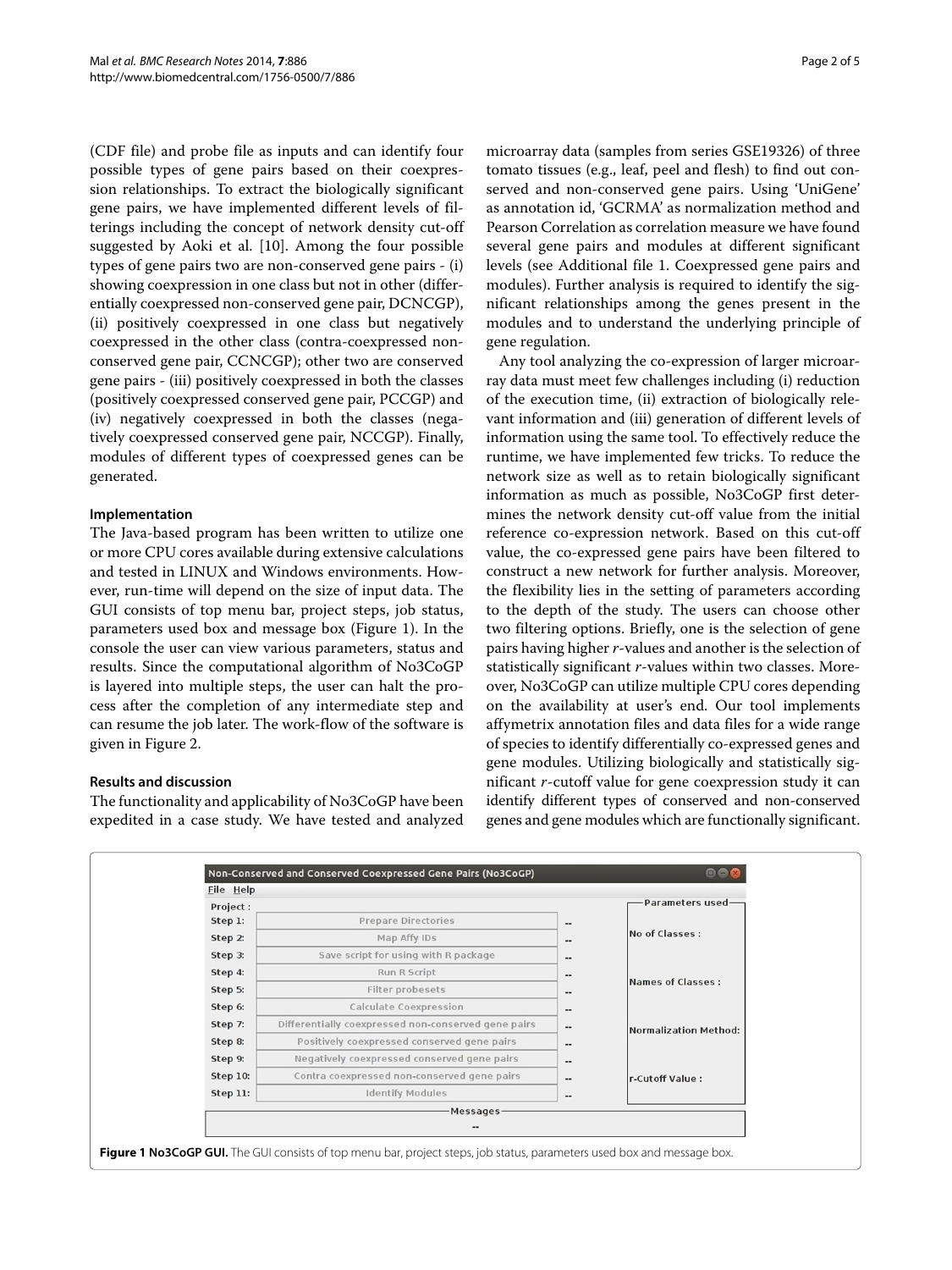

<span id="page-2-0"></span>Traditional differential expression analysis may not detect the changes in regulatory pattern of a gene. On the contrary, changes in the coexpression network structure may have predictive power to identify the candidate disease genes [\[11\]](#page-4-11). To unravel the complex dysregulations, one must peep into the differentially coexpressed genes at a systems biology level [reviewed in [\[12\]](#page-4-12)]. Choi et al. [\[2\]](#page-4-1) observed correlation between increased (or decreased) coexpression interactions and enhancement (or inactivation) of functional interactions. However, an increase or decrease in the correlation of a gene pair may be due to the up- or down-regulation of other genes in the same functional category. The modular coexpression analysis can potentially highlight the novel disease-causing biomarkers. Here, the gene modules identified by IPCA algorithm would be useful to find out potential functions of the genes and also the genetic dysregulations among the classes. Further, the output files may be used to calculate various node topology statistics like the node degree, the betweenness, the closeness and other network properties using Cytoscape [\[13\]](#page-4-13), Pajek [\[14\]](#page-4-14), NeAT [\[15\]](#page-4-15) etc. The user can visualize the graphs, compare those and also perform functional analysis.

# **No3CoGP key functionalities** *Data import*

Affymetrix microarray data (.CEL files or log2 normalized .txt files) and the annotation files of interest have to be kept in the respective directories of the project. CDF file and probe file for each different project must be preinstalled. A text file containing the class names should be created and given as input. (See online documentation for details).

# *Probe mapping*

Any one of the available annotation ids among 'UniGene ID', 'Gene Symbol', 'Ensembl' and 'Entrez Gene' can be used for analysis. Affy probeset ids will be mapped with their annotation ids. Probesets which will map to single id will only be retained.

#### *Data preprocessing*

User can use the raw microarray data or log2 normalized data as input. If raw data is used as input, either RMA or GCRMA of R-package may be used for data normalization. On the other hand, the above step will be skipped if log2 normalized data itself is provided as input. When multiple probes map to the same gene and if the expression values of these probes vary in a particular condition, we have followed the method used by Dozmorov et al. [\[16\]](#page-4-16) to set the expression value of that gene. Let us consider a case that the three probes (P1, P2 and P3) map to the gene G1 and we are considering expression of the gene G1 in two different samples (Sample 1 and Sample 2). Further we consider that the expression of these three probes vary within a sample. If the expression of probe P1 is highest in Sample 1, then the expression of the gene G1 is set to the expression value of the probe P1. On the other hand, if the expression of probe P3 is highest in Sample 2, then we set the expression of gene G1 to the value of expression of probe P3 in Sample 2.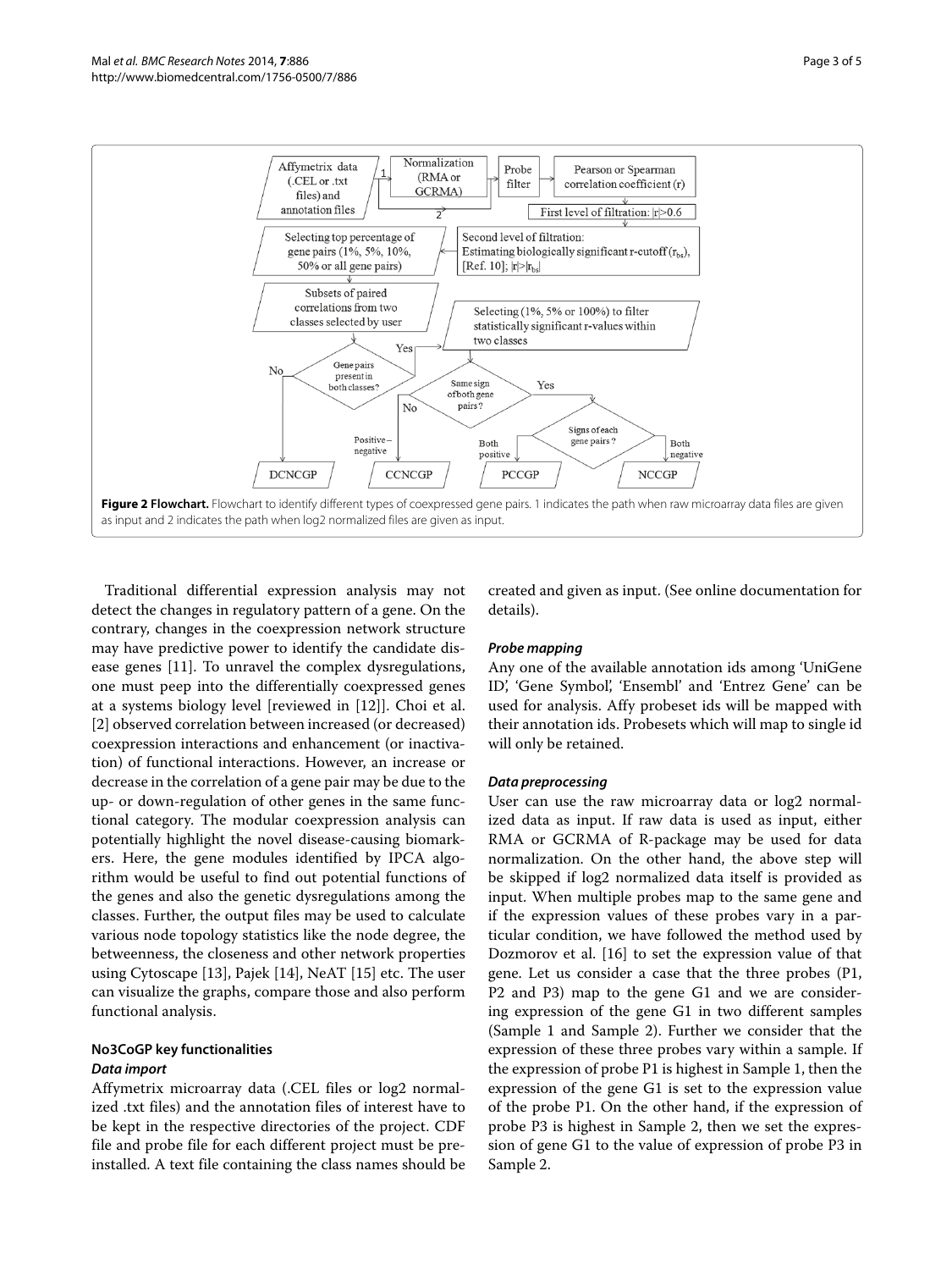#### *Filtering based on coexpression values*

Coexpression values of gene pairs will be calculated using Pearson Correlation Coefficient (*r*) or Spearman's rank Correlation Coefficient ( $\rho$ ). The formulae are as follows  $r = \frac{n \sum x_i y_i - \sum x_i \sum}{\sqrt{\sum x_i^2 + \sum x_i^2 + \sum x_i^2}}$  $\sqrt{2}$ *yi*  $\frac{n \sum x_i y_i - \sum x_i \sum y_i}{n \sum x_i^2 - (\sum x_i)^2}$  where r = Pearson cor-

relation coefficient,  $x_i$  = values in first set of data,  $y_i$  = values in second set of data and n = total number of values and  $\rho = 1 - \frac{6 \sum d_i^2}{n(n^2-1)}$  where  $\rho$  = Spearman's rank correlation coefficient,  $n = number of paired ranks$  and  $d_i = difference$ between the paired ranks. Considering genes as nodes and giving a link between them, if  $|r| > 0.6$ , a coexpression network will be constructed [\[10,](#page-4-9)[17,](#page-4-17)[18\]](#page-4-18). The density (D) of the network for each *r* value will be calculated according to the formula  $D=2E/K(K-1)$ , where E is the number of actual links and K is the number of non singleton nodes. To extract useful information from gene coexpression data, we have followed the method described in [\[10\]](#page-4-9). Thus, the gene pairs which satisfy  $|r| > r_{bs}$  will only be considered in next steps. The *rbs* is the *r*-value where the network density of the coexpression network is minimum. User, further, can choose statistically significant (any of top 1%, 5%, 10%, 50% or all) gene pairs (from those with  $|r| > 0.6$  for their analysis. The *P*-values of *r*-values have been determined by calculating t statistic using  $t = \frac{r\sqrt{2}}{\sqrt{2}}$ √ *d*−2  $1-r^2$ where d=degrees of freedom. Its significance level  $\overrightarrow{P}$ , is given by Student's Distribution Probability Function [\[19\]](#page-4-19):  $P = A(t|d)$ .

## *Identification of conserved and non-conserved gene pairs*

A gene pair is defined as conserved if it is coexpressed in both the classes with same sign. It can be classified into two types (i) PCCGP (if *r*-value is positive) and (ii) NCCGP (if *r*-value is negative). On the contrary, the gene pair which is coexpressed only in one class, or coexpressed in both the classes but with different signs is defined as non-conserved gene pair. Those are termed as DCNCGP or CCNCGP, respectively. When the coexpression values of a gene pair in two classes will be compared, only the gene pair having significantly different *r*-values in two classes will be considered. Gene pairs will be identified at the user defined significance level (1%, 5% or 100%) by Fisher's z-test [\[18\]](#page-4-18). If there are two correlations with sample sizes *n*<sup>1</sup> and *n*2, both of these are transformed into Fisher's *Z* values,  $Z = \frac{1}{2\left[\frac{ln(1+r)}{1-r}\right]}$ . Under the null hypothesis that the population correlations are equal, the *Z* value,  $Z = \frac{|Z_1 - Z_2|}{\sqrt{\frac{1}{n_1 - 3} + \frac{1}{n_2 - 3}}}$ , has an approximately normal distribution.

## *Identification of modules*

The gene modules will be identified using IPCA algorithm [\[20\]](#page-4-20) which uses a combination of subgraph diameter and subgraph density. Li et al. [\[20\]](#page-4-20) showed that

the algorithm IPCA works better to identify complexes than previously proposed clustering algorithms, including DPClus, CFinder, LCMA, MCODE, RNSC and STM. IPCA algorithm requires a threshold (*Tin* ranging between 0 and 1 ) and a diameter (*d*) which is a positive integer.

#### *Results output*

Following the dialog windows, users can obtain a full list of gene pairs coexpressed in a specific class; positively, negatively or contra-coexpressed gene pairs, their *r*-values and *P*-values. The result files will be stored in respective subdirectories of 'Output' directory under user-defined project. Similarly, information of the gene modules will be saved in two different files under the respective 'Modules' sub-directories. One of them contains module number along with its participating genes; the other contains two column data (related gene pairs) which can be utilized in other network analyzing software like Cytoscape [\[13\]](#page-4-13), Pajek [\[14\]](#page-4-14), NeAT [\[15\]](#page-4-15) etc.

#### **Conclusion**

Starting from the Affymetrix raw data or log2 normalized data, No3CoGP provides a user friendly platform to identify both differentially conserved and non-conserved gene pairs and to generate the modules of genes. Within the conserved category, user can get positively and negatively coexpressed gene pairs separately. Again, within the nonconserved category, it can classify the contra-coexpressed gene pairs and gene pairs which are coexpressed in only one class. Using up-to-date annotation files provided by the users and biologically and statistically significant *r*value as cutoff identified by the tool itself, No3CoGP expedites extracting useful information. It can utilize single or multiple CPU cores depending on the availability. The output files stored in the respective directories can be used for further analysis.

#### **Availability and requirements**

**Project name:** No3CoGP

**Project home page:** [http://www.bioinformatics.org/](http://www.bioinformatics.org/no3cogp/) [no3cogp/](http://www.bioinformatics.org/no3cogp/)

**Operating system(s):** Linux/Unix, Windows (32 bit and 64 bit)

**Programming language:** Java

**Other requirements:** Java JRE 1.7 or higher, R, Bioconductor packages (see online documentation) **License:** NA

**Any restrictions to use by non-academics:** None.

#### **Availability of supporting data**

Sample data: [http://www.bioinformatics.org/no3cogp/](http://www.bioinformatics.org/no3cogp/downloads/sample_data.zip) [downloads/sample\\_data.zip](http://www.bioinformatics.org/no3cogp/downloads/sample_data.zip) Additional file: [http://www.bioinformatics.org/no3cogp/](http://www.bioinformatics.org/no3cogp/downloads/additional_file.xls) [downloads/additional\\_file.xls](http://www.bioinformatics.org/no3cogp/downloads/additional_file.xls)